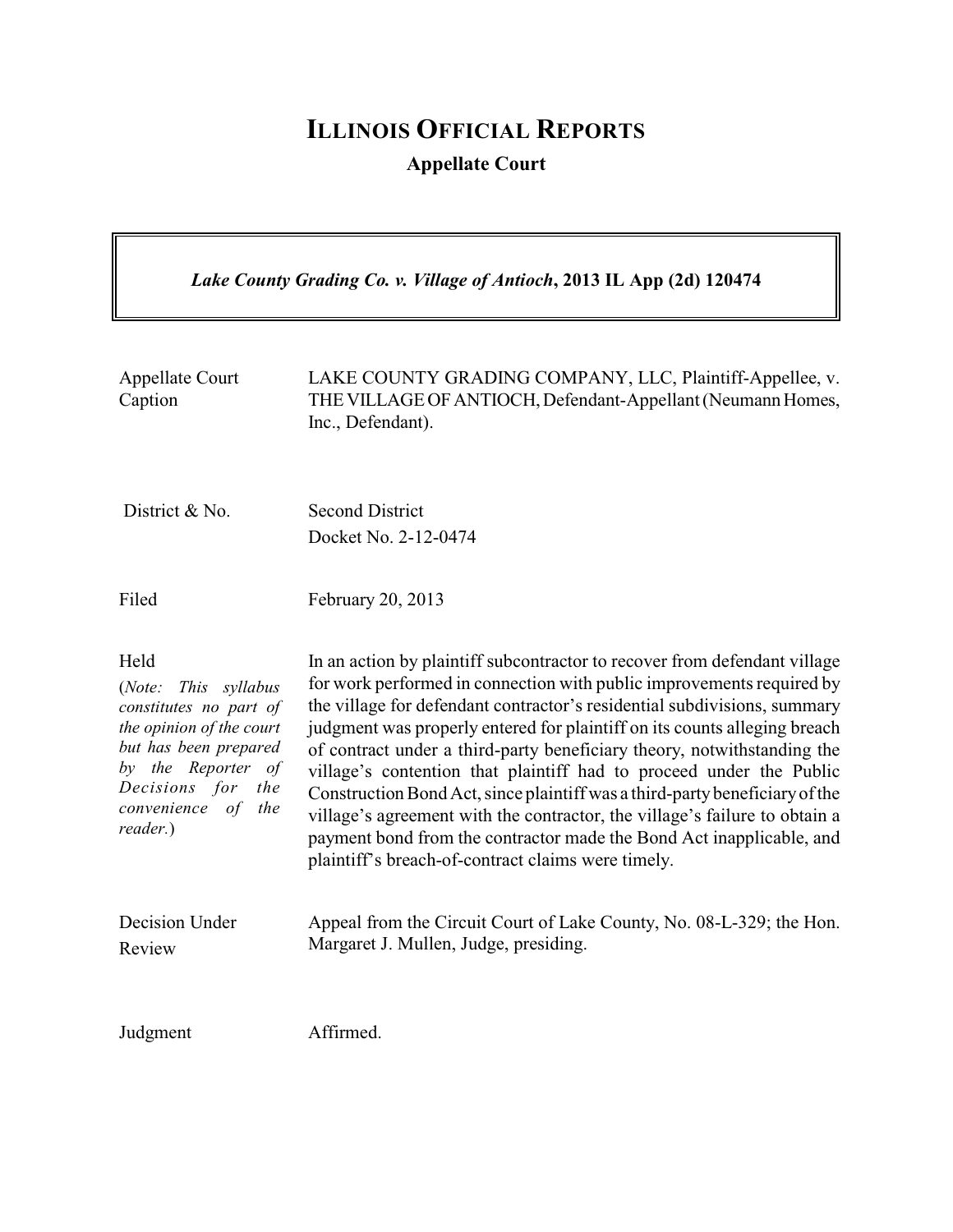| Counsel on<br>Appeal | Robert J. Long, of Daniels, Long & Pinsel, LLC, of Waukegan, and<br>Lawrence R. Moelmann and Nancy G. Lischer, both of Hinshaw &<br>Culbertson LLP, of Chicago, for appellant. |
|----------------------|--------------------------------------------------------------------------------------------------------------------------------------------------------------------------------|
|                      | Bogdan Martinovich, of Ray & Glick, Ltd., of Libertyville, for appellee.                                                                                                       |
| Panel                | PRESIDING JUSTICE BURKE delivered the judgment of the court, with<br>opinion.<br>Justices McLaren and Hudson concurred in the judgment and opinion.                            |

## **OPINION**

- ¶ 1 Defendant Neumann Homes, Inc., entered into two infrastructure agreements (the contract) with defendant the Village of Antioch (Village), to make certain public improvements in two residential subdivisions. Pursuant to the contract, Neumann provided four surety bonds that guaranteed performance for the benefit of the Village. The bonds did not also guarantee payment to subcontractors, which was required by section 1 of the Public Construction Bond Act (Bond Act). 30 ILCS 550/1 (West 2010). Neumann defaulted on its contract with the Village and also failed to pay plaintiff, Lake County Grading Co., LLC., a subcontractor that worked on the project.
- ¶ 2 Plaintiff filed a five-count second amended complaint to recover payment from the Village. The trial court granted plaintiff summary judgment on counts II and IV, in which plaintiff alleged breach of contract under a third-party-beneficiary theory. Plaintiff's theory was that (1) section 1 of the Bond Act (see 30 ILCS 550/1 (West 2010)) required the Village to obtain from Neumann a payment bond for the benefit of subcontractors, (2) Neumann's bonds were only performance bonds and not payment bonds, and (3) the Village's noncompliance with section 1 of the Bond Act rendered it liable for third-party-beneficiary breach of contract. On appeal, the Village argues that under section 1 a payment bond provision was read into Neumann's performance bonds, and therefore plaintiff's recourse was to file an action on the bonds under section 2 of the Bond Act, which was barred by the 180-day limitations period set out therein (30 ILCS 550/2 (West 2010)). We affirm.

## ¶ 3 I. FACTS

¶ 4 This action arises from construction work performed in two residential subdivisions in Antioch, commonly known as the NeuHaven Subdivision and the Clublands Subdivision. Pursuant to the contract, Neumann agreed to construct certain public improvements for the Village's benefit. Thereafter, Neumann and plaintiff entered into agreements for plaintiff to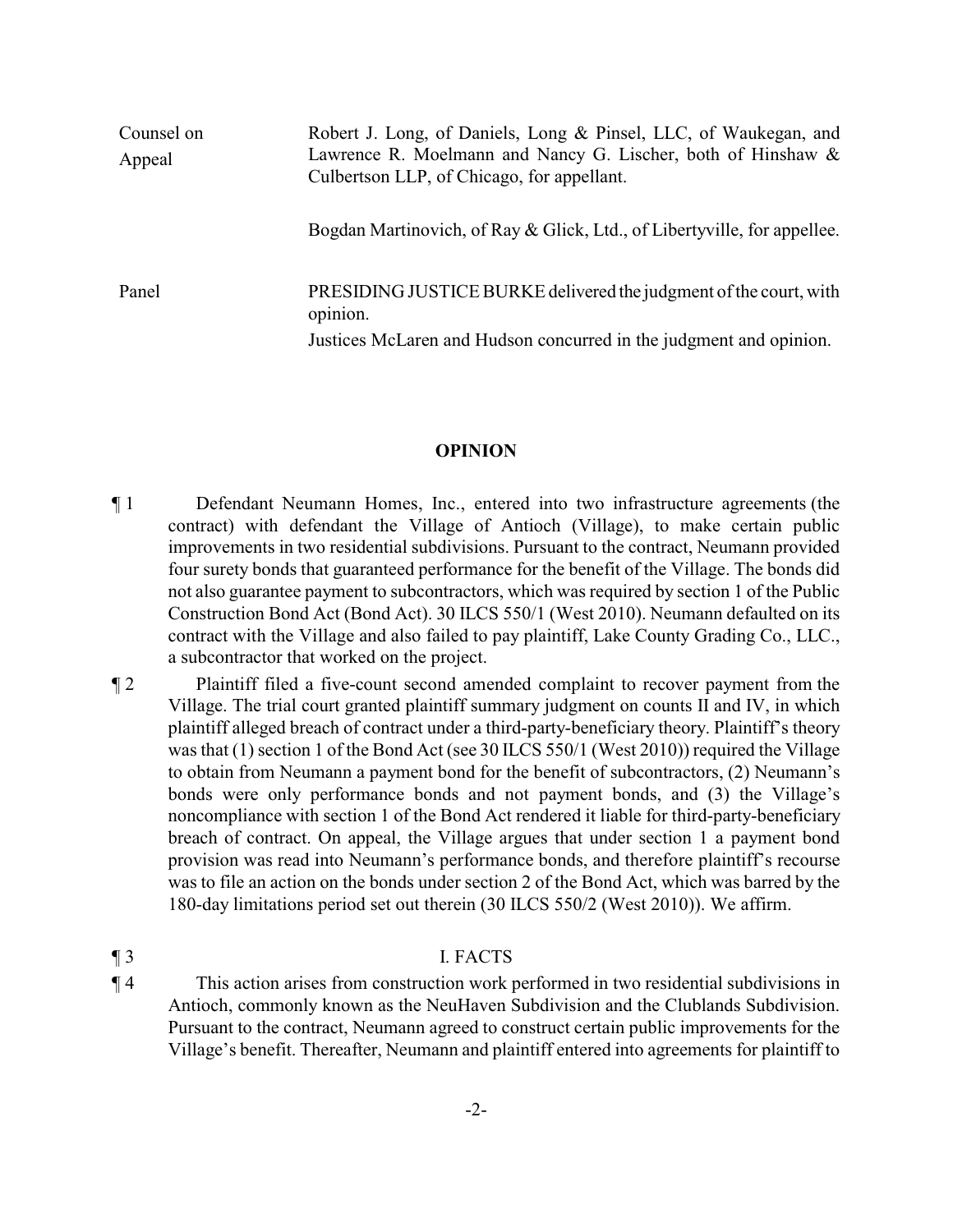perform certain grading work required under the contract. The pleadings present no dispute that plaintiff completed the work in compliance with the contract but was not paid in full for its services. Neumann is not a party to this appeal. The Village issued two special service area (SSA) bonds to cover some of the costs.

¶ 5 The contract required Neumann to provide surety bonds, the amounts of which were based on the total cost of the improvements. Neumann provided four surety bonds, issued by Fidelity and Deposit Company of Maryland (Fidelity), to cover the work. The four bonds were substantively similar, each providing in part that "NOW THEREFORE, THE CONDITION OF THIS OBLIGATION IS SUCH, that, if said principal [Neumann] shall perform and complete said improvement(s) to said development in accordance with either the plan(s)/specification(s)/agreement, then this obligation shall be void, otherwise to be and remain in full force and effect. THIS BOND WILL TERMINATE upon written acceptance of the improvements by the Obligee [Village] to the Principal [Neumann] and/or Surety [Fidelity]." While the bonds guaranteed performance by Neumann, they were silent regarding payments to subcontractors, like plaintiff.

- ¶ 6 Neumann was unable to complete the improvements or to pay plaintiff in full. On November 1, 2007, Neumann declared bankruptcy. On February 18, 2008, plaintiff served Neumann and the Village with notices of a lien claim on a public improvement (see 770 ILCS 60/23 (West 2010)) and notices of a bond claim (see 30 ILCS 550/1, 2 (West 2010)). Plaintiff last performed work on the NeuHaven Subdivision on April 16, 2007, which made the 180th day October 13, 2007. Plaintiff last performed work on the Clublands Subdivision on December 23, 2006, which made the 180th day June 4, 2007. The parties do not dispute that plaintiff made its notices of claims more than 180 days after last performing work or providing materials. Mark Reich, a managing member of plaintiff, testified that he handles lien and bond claims for plaintiff. Reich stated that plaintiff had delayed sending notices of its claims because plaintiff did not want to risk its good business relationship with Neumann and feared losing future work.
- ¶ 7 Plaintiff filed a five-count second amended complaint, seeking to recover payment from the Village. Counts I and III were lien claims for public funds (see 770 ILCS 60/23 (West 2010)) and count V was a claim for unjust enrichment, but these claims ultimately were dismissed and are not part of this appeal.
- ¶ 8 Counts II and IV alleged third-party-beneficiary breach of contract. Specifically, plaintiff alleged that section 1 of the Bond Act and section 3.2(a) of the contract conferred third-partybeneficiary status upon plaintiff. Plaintiff alleged that the Village has breached its duty to require from Neumann a sufficient payment bond for the benefit of plaintiff.
- ¶ 9 Following cross-motionsforsummaryjudgment, the trial court granted plaintiff summary judgment on counts II and IV. The Village timely appeals.
- ¶ 10 II. ANALYSIS
- ¶ 11 A. Standard of Review
- ¶ 12 The purpose of summaryjudgment is not to try a question of fact but, rather, to determine whether a genuine issue of material fact exists. *Adams v. Northern Illinois Gas Co.*, 211 Ill.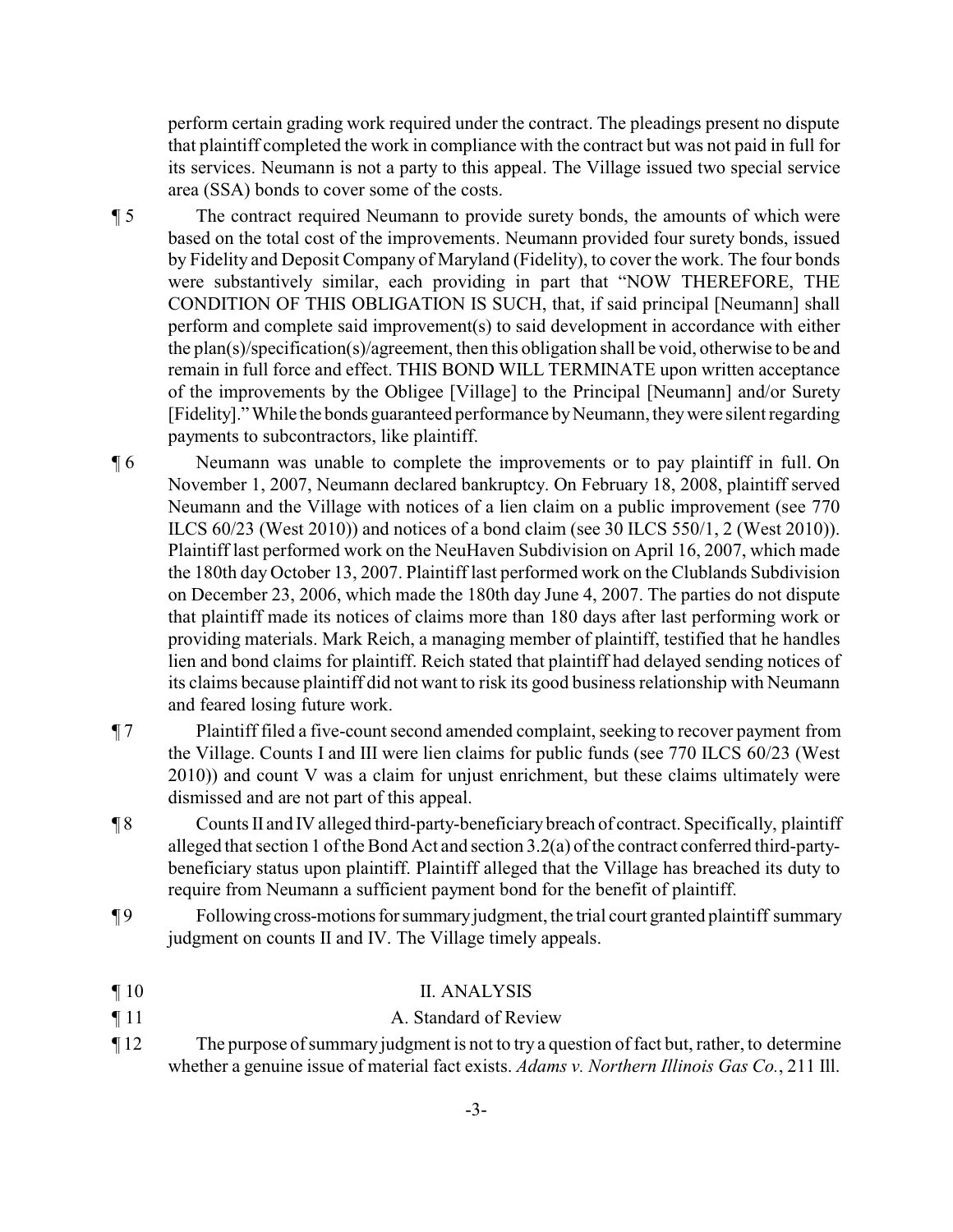2d 32, 42-43 (2004). Summary judgment is appropriate where the pleadings, affidavits, depositions, and admissions on file, when viewed in the light most favorable to the nonmoving party, show that there is no genuine issue of material fact and that the moving party is entitled to a judgment as a matter of law. 735 ILCS 5/2-1005(c)(West 2010); *Klitzka v. Hellios*, 348 Ill. App. 3d 594, 597 (2004). In reviewing a grant of summary judgment, this court must construe the pleadings, depositions, admissions, and affidavits strictly against the moving party and liberally in favor of the nonmoving party. *Williams v. Manchester*, 228 Ill. 2d 404, 417 (2008). Where reasonable persons could draw divergent inferences from the undisputed material facts or where there is a dispute as to a material fact, summary judgment should be denied and the issue decided by the trier of fact. *Espinoza v. Elgin, Joliet & Eastern Ry. Co.*, 165 Ill. 2d 107, 114 (1995). If a party moving for summary judgment introduces facts that, if not contradicted, would entitle him to a judgment as a matter of law, the opposing party may not rely on his pleadings alone to raise issues of material fact. *Klitzka*, 348 Ill. App. 3d at 597.

- ¶ 13 The summary judgment procedure is to be encouraged as an aid in the expeditious disposition of a lawsuit. *Adams*, 211 Ill. 2d at 43. However, summary judgment is a drastic means of disposing of litigation and should not be granted unless the movant's right to judgment is clear and free from doubt. *Forsythe v. Clark USA, Inc.*, 224 Ill. 2d 274, 280 (2007). We note that, by filing cross-motions for summary judgment, parties agree that only a question of law is involved and invite the court to decide the issues based on the record. *Allen v. Meyer*, 14 Ill. 2d 284, 292 (1958). However, the mere filing of cross-motions for summary judgment does not establish that there is no issue of material fact, nor does it obligate a court to render summary judgment. *Andrews v. Cramer*, 256 Ill. App. 3d 766, 769 (1993).
- ¶ 14 Where a case is decided through summary judgment, our review is *de novo*. *Schultz v. Illinois Farmers Insurance Co.*, 237 Ill. 2d 391, 399-400 (2010). *De novo* review is also appropriate to the extent that this case turns on construction of the provisions of the Bond Act, which presents a question of law. See *Gaffney v. Board of Trustees of the Orland Fire Protection District*, 2012 IL 110012, ¶ 50. The fundamental objective of statutory construction is to ascertain and give effect to the intent of the legislature, and the most reliable indicator of legislative intent is the statutory language, given its plain and ordinary meaning. *Gaffney*, 2012 IL 110012, ¶ 56. "When the statutory language is clear and unambiguous, it must be applied as written without resort to extrinsic aids of statutory interpretation." *Gaffney*, 2012 IL 110012, ¶ 56. "We will not depart from the plain statutory language by reading into it exceptions, limitations, or conditions that conflict with the expressed intent of the legislature." *Gaffney*, 2012 IL 110012, ¶ 56.
- ¶ 15 B. Bond Act
- ¶ 16 The Village argues that section 1 of the Bond Act incorporates payment and performance provisions in all surety bonds for public construction even if the bonds do not expressly include such provisions, and therefore the bonds that Neumann procured would satisfy plaintiff's claims for payment. However, the Village concludes, because plaintiff gave notice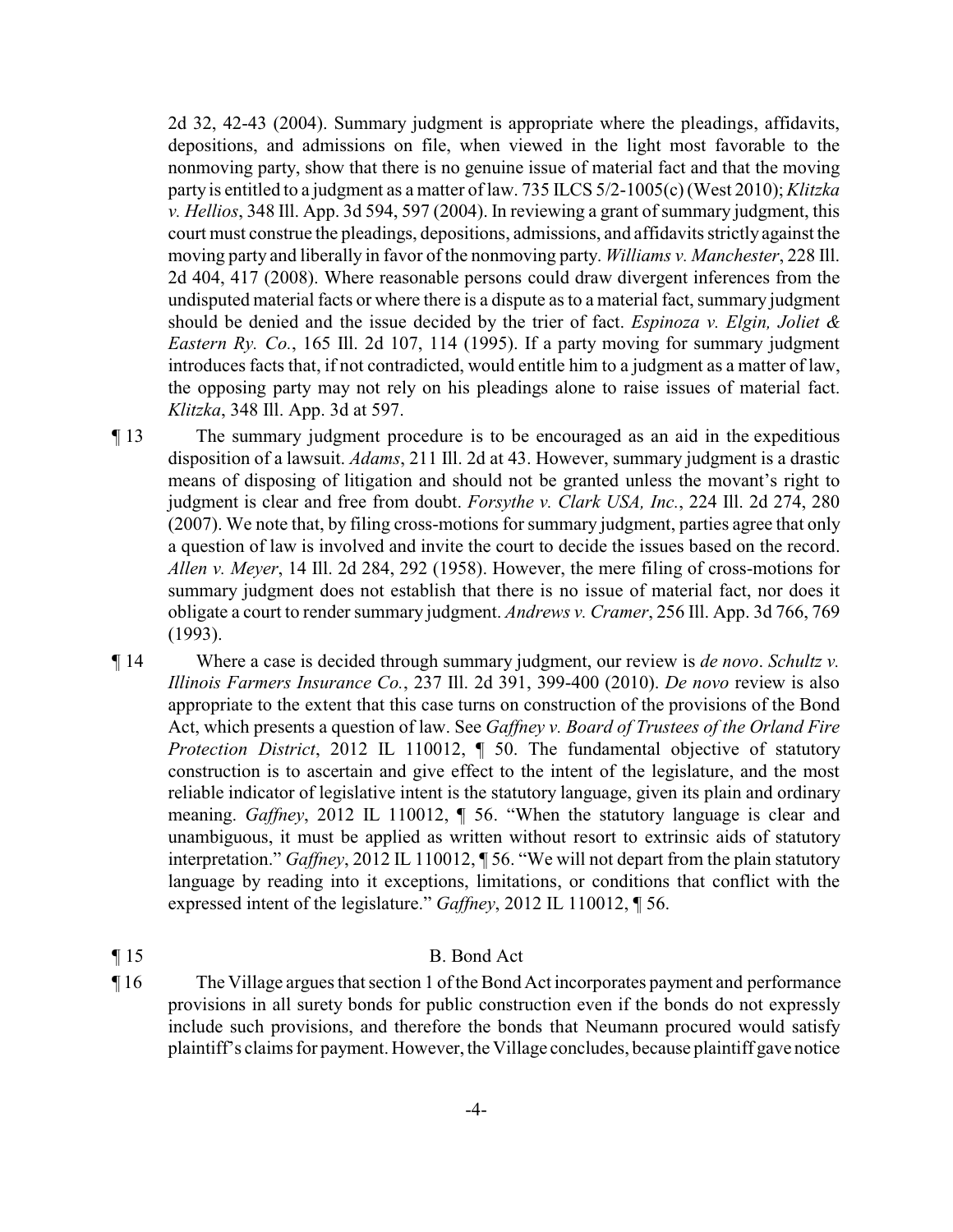of its claims more than 180 days after last working on the project, the claims are barred by the 180-day limitations period of section 2 of the Bond Act. We disagree. The Village's argument is based on the flawed premise that plaintiff's only recourse is to bring an action under the Bond Act. Counts II and IV of the second amended complaint state common-law claims for third-party-beneficiary breach of contract, not claims under the Bond Act. Although the Bond Act causes certain terms to be read into the contract, plaintiff's breach-ofcontract action is distinct from an action brought under the statute, such that the Bond Act's statute of limitations does not apply.

¶ 17 Section 1 of the Bond Act provides that (1) political subdivisions contracting for public work must require the contractor to furnish a surety bond to guarantee performance as well as payment owed to subcontractors and (2) each such bond is "deemed to contain" certain provisions, even if they are not expressly included in the bond. Section 1 provides in relevant part as follows:

> "Except as otherwise provided by this Act, all officials, boards, commissions, or agents of this State in making contracts for public work of any kind costing over \$50,000 to be performed for the State, and all officials, boards, commissions, or agents of any political subdivision of this State in making contracts for public work of any kind costing over \$5,000 to be performed for the political subdivision, shall require every contractor for the work to furnish, supply and deliver a bond to the State, or to the political subdivision thereof entering into the contract, as the case may be, with good and sufficient sureties. The amount of the bond shall be fixed by the officials, boards, commissions, commissioners or agents, and *the bond, among other conditions, shall be conditioned for the completion of the contract, for the payment of material used in the work and for all labor performed in the work, whether by subcontractor or otherwise*.

\*\*\*

Each such bond is deemed to contain the following provisions whether such provisions are inserted in such bond or not:

'The principal and sureties on this bond agree that all the undertakings, covenants, terms, conditions and agreements of the contract or contracts entered into between the principal and the State or anypolitical subdivision thereof will be performed and fulfilled and to pay all persons, firms and corporations having contracts with the principal or with subcontractors, all just claims due them under the provisions of such contracts for labor performed or materials furnished in the performance of the contract on account of which this bond is given, when such claims are not satisfied out of the contract price of the contract on account of which this bond is given, after final settlement between the officer, board, commission or agent of the State or of any political subdivision thereof and the principal has been made.' " (Emphasis added.) 30 ILCS 550/1 (West 2010).

¶ 18 In turn, section 2 of the Bond Act prescribes a cause of action for an unpaid subcontractor on the bond. The relevant version of section 2 provides in part as follows:

> "Every person furnishing material or performing labor, either as an individual or as a sub-contractor for any contractor, with the State, or a political subdivision thereof where bond or letter of credit shall be executed as provided in this Act, shall have the right to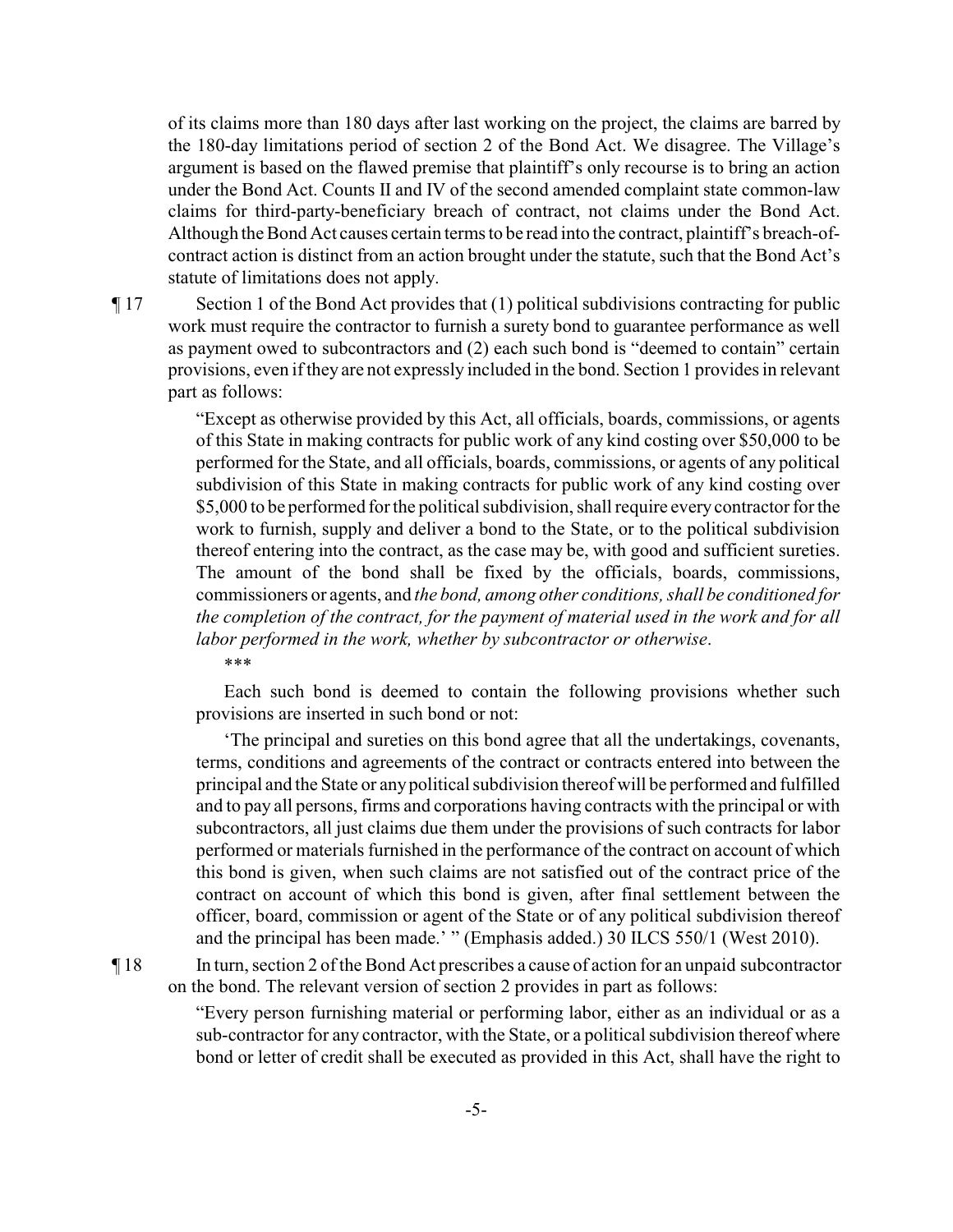sue on such bond or letter of credit in the name of the State, or the political subdivision thereof entering into such contract \*\*\* for his use and benefit, and in such suit the plaintiff shall file a copy of such bond \*\*\*, certified by the party or parties in whose charge such bond \*\*\* shall be, which copy shall, unless execution thereof be denied under oath, be prima facie evidence of the execution and delivery of the original; provided, however, that this Act shall not be taken to in any way make the State, or the political subdivision thereof entering into such contract, \*\*\* liable to such sub-contractor \*\*\* to any greater extent than it was liable under the law as it stood before the adoption of this Act." 30 ILCS 550/2 (West 2010).

- ¶ 19 Any party seeking to enforce a claim for labor or materials has no right of action under the Bond Act unless the party files a verified notice of the claim with the officer, board, bureau, or department awarding the contract, "within 180 days after the date of the last item of work or the furnishing of the last item of materials." 30 ILCS 550/2 (West 2010). Additionally, no action of any kind shall be brought under the Bond Act more than six months after the State or political subdivision accepts the building project or work. 30 ILCS 550/2 (West 2010).<sup>1</sup>
- ¶ 20 The Village argues that the 180-day limitations period of section 2 bars the claims contained in counts II and IV of the second amended complaint and, therefore, the trial court should have entered summary judgment for the Village. However, section 2 of the Bond Act states that "[t]he remedy provided in this Section is in addition to and independent of any other rights and remedies provided at law or in equity." 30 ILCS 550/2 (West 2010). Counts II and IV alleged common-lawthird-party-beneficiarycontract claims, which are independent of the type of action prescribed by section 2. Thus, plaintiff's claims turn on the language of the contract.
- ¶ 21 The construction, interpretation, or legal effect of a contract is a matter to be determined by the court as a question of law (*Avery v. State Farm Mutual Automobile InsuranceCo.*, 216 Ill. 2d 100, 129 (2005)), which we review *de novo* (*Gallagher v. Lenart*, 226 Ill. 2d 208, 219 (2007)). " 'The elements of a breach of contract claim are: (1) the existence of a valid and enforceable contract; (2) performance by the plaintiff; (3) breach of contract by the defendant; and (4) resultant injury to the plaintiff.' " *Timan v. Ourada*, 2012 IL App (2d) 100834, ¶ 24 (quoting *Henderson-Smith & Associates, Inc. v. Nahamani Family Service Center, Inc.*, 323 Ill. App. 3d 15, 27 (2001)).
- ¶ 22 "An individual not a party to a contract may only enforce the contract's rights when the contract's original parties intentionally entered into the contract for the direct benefit of the individual." *Martis v. Grinnell Mutual ReinsuranceCo.*, 388 Ill. App. 3d 1017, 1020 (2009). "There is a strong presumption that the parties to a contract intend that the contract's provisions apply only to them, and not to third parties." *Martis*, 388 Ill. App. 3d at 1020. Without contract language, the contracting parties' knowledge, expectation, or even intention that others will benefit from their agreement is not enough to overcome the presumption that

<sup>&</sup>lt;sup>1</sup>Public Act 97-487 (eff. Jan. 1, 2012) rewrote section 2 in part to extend from six months to one year the period for bringing an action under section 2 of the Bond Act.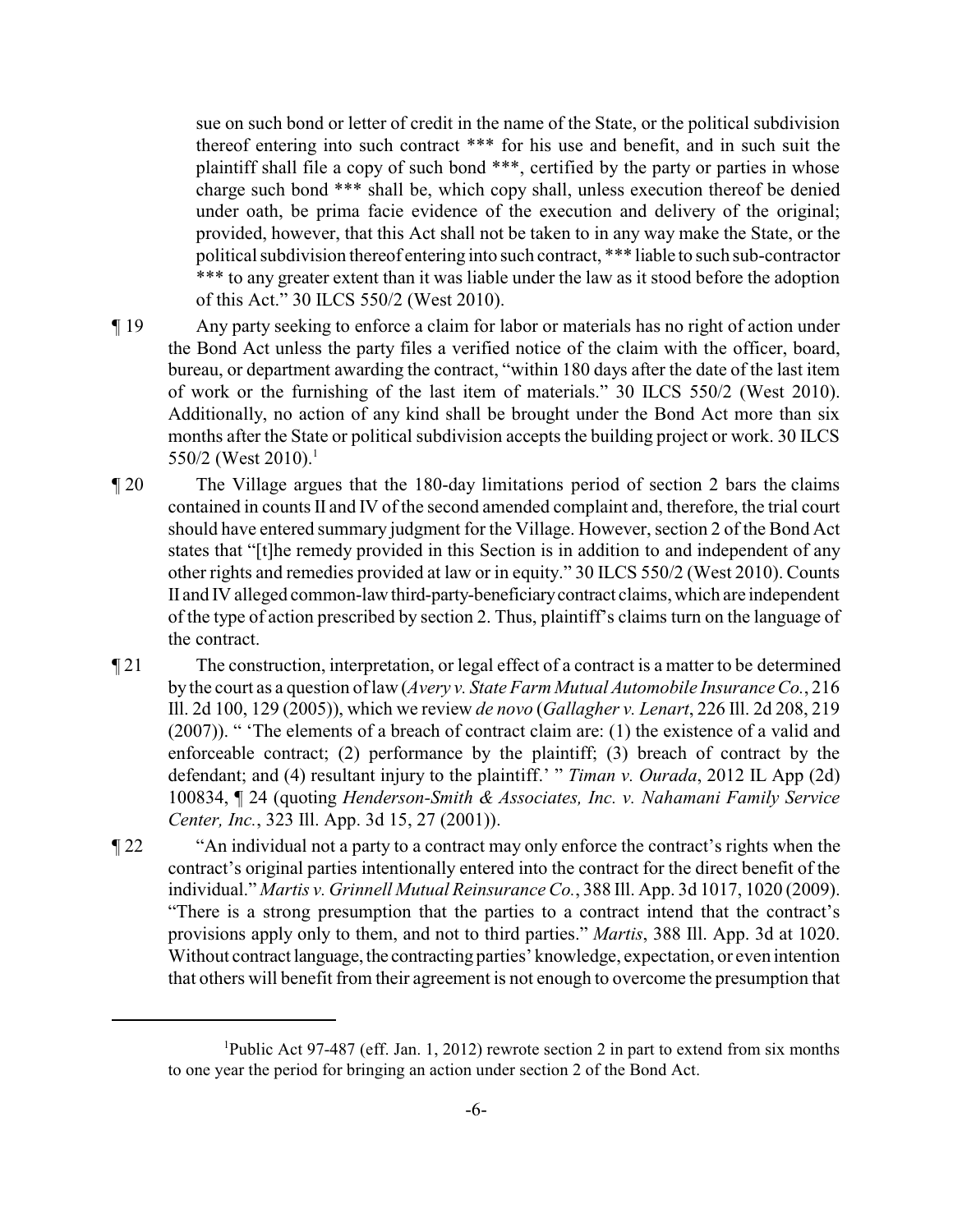the contract was intended for the direct benefit of the parties. *Martis*, 388 Ill. App. 3d at 1020.

- ¶ 23 A person's status as a third-party beneficiary turns on whether the contract language shows such an intent of the contracting parties. *Martis*, 388 Ill. App. 3d at 1020. The contract language must show that the contract was made for the direct, not merely incidental, benefit of the third party. *Martis*, 388 Ill. App. 3d at 1020. Such an intention must be shown by an express provision in the contract identifying the third-party beneficiary by name or by description of a class to which the third party belongs. "If a contract makes no mention of the plaintiff or the class to which he belongs, he is not a third-party beneficiary of the contract." *Martis*, 388 Ill. App. 3d at 1020. "The plaintiff bears the burden of showing that the parties to the contract intended to confer a direct benefit on him." *Martis*, 388 Ill. App. 3d at 1020.
- ¶ 24 Plaintiff qualifies as a third-party beneficiary. The payment bond requirement found in section 1 of the Bond Act is read into a public works contract between a public entity and a general contractor. *Ardon Electric Co. v. Winterset Construction, Inc.*, 354 Ill. App. 3d 28, 34 (2004). Specifically, section 1 states that, as part of its agreement with the general contractor, the public entity "shall require every contractor for the work to furnish, supply and deliver a bond," and the bond shall be conditioned for the completion of the contract, for the payment of material used in the work, and for all labor performed in the work, including work completed by subcontractors. 30 ILCS 550/1 (West 2010).
- ¶ 25 "The Bond Act is remedial and ' "is liberally construed to effectuate the General Assembly's intent to encourage and protect artisans, materialmen, and tradesmen." ' " *Ardon*, 354 Ill. App. 3d at 34 (quoting *East Peoria Community High School District No. 309 v. Grand Stage Lighting Co.*, 235 Ill. App. 3d 756, 759-60 (1992), quoting *Chicago Housing Authority v. United States Fidelity & Guaranty Co.*, 49 Ill. App. 2d 407, 410 (1964)). Therefore, the Bond Act mandates that the public entity require the general contractor to obtain a payment bond. *Ardon*, 354 Ill. App. 3d at 34 (citing *East Peoria*, 235 Ill. App. 3d at 760). The Village violated section 1, and thus breached the contract, when it failed to require Neumann to procure such a payment bond.
- ¶ 26 A subcontractor is a third-party beneficiary of a contract between a public entity and a general contractor because, " '[a]s a policy matter, it would be meaningless here to read the Bond Act requirements into the [general contract] without reading in third-party rights to enforce that statute.' " *Ardon*, 354 Ill. App. 3d at 34 (quoting *East Peoria*, 235 Ill. App. 3d at 761).
- ¶ 27 Moreover, consistent with the payment bond provision, section 3.2(a) of the contract provides that "[t]he Village agrees that [Neumann] shall construct the public improvements using subcontractors and materialmen selected from time to time by [Neumann] in [Neumann's] sole discretion." The payment bond provision read into the contract as well as section 3.2(a) of the contract itself show the intent of Neumann and the Village to make plaintiff a third-party beneficiary. See *East Peoria*, 235 Ill. App. 3d at 761-62 ("promises regarding payment show that the parties anticipated that subcontractors' services would be provided on credit and that the parties wanted to make express arrangements for payment to them").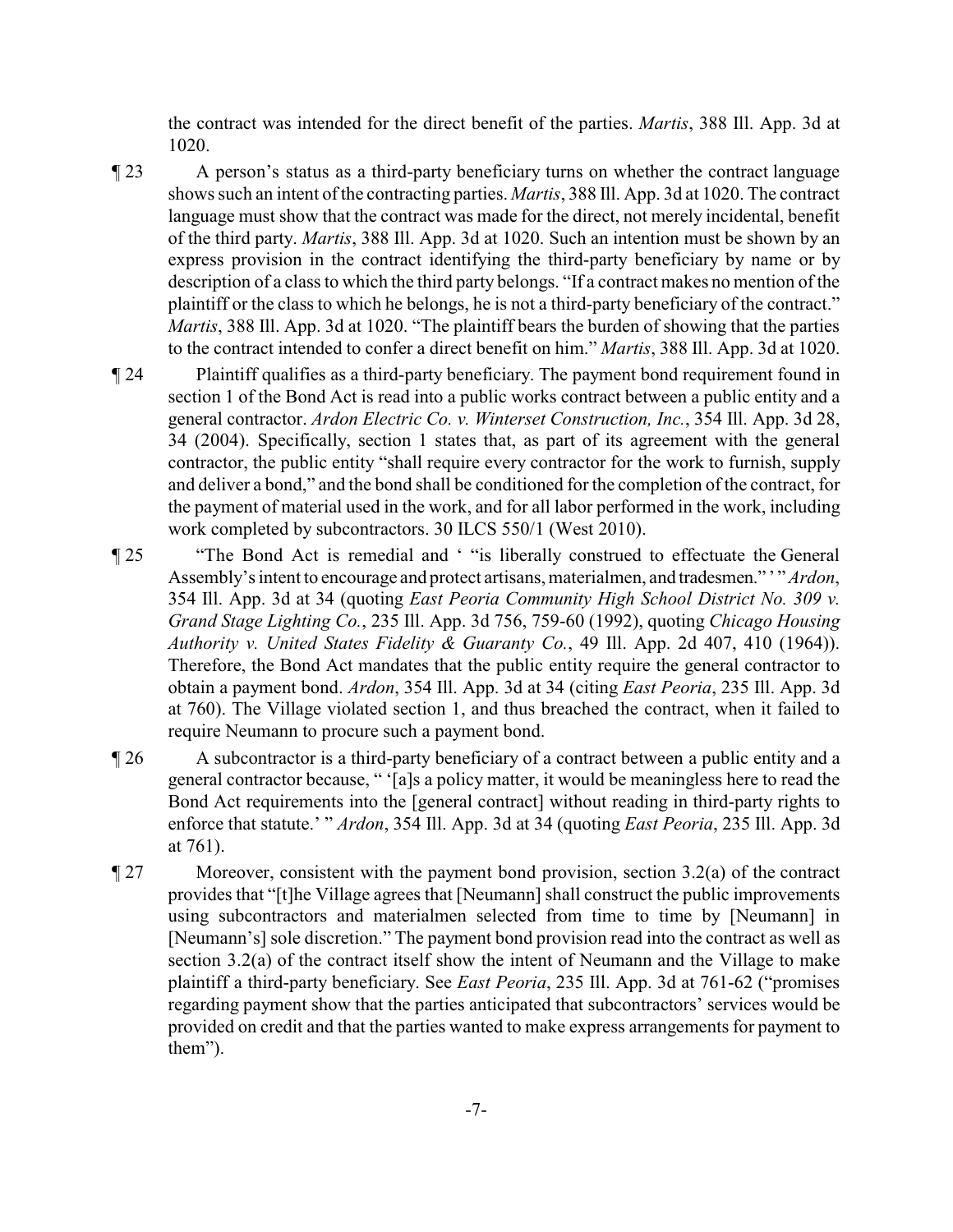- ¶ 28 The Appellate Court, First District, Second Division, reached a different result in *Shaw Industries, Inc. v. Community College District No. 515*, 318 Ill. App. 3d 661, 667-69 (2000). In *Shaw Industries*, the general contractor, Prairie State Associates, Inc. (PSA), hired Shaw to complete work under a contract between PSA and Prairie State College. Like plaintiff in this case, Shaw filed a complaint against the college alleging a breach of contract arising from the college's failure to require PSA to procure a payment bond as required by the Bond Act. The college moved to dismiss the complaint, arguing, *inter alia*, that Shaw was barred by the 180-day limitations period set out in section 2 of the Bond Act. The trial court granted the motion to dismiss. *Shaw Industries*, 318 Ill. App. 3d at 664.
- ¶ 29 The appellate court affirmed the dismissal, holding that the contract between PSA and the college did not contain any provisions indicating that the contract was entered into for Shaw's direct benefit. The court distinguished *East Peoria* and *Western Waterproofing Co. v. Springfield Housing Authority*, 669 F. Supp. 901 (C.D. Ill. 1987), explaining that in each of those cases the contract was entered into for the direct benefit of a third party. *Shaw Industries*, 318 Ill. App. 3d at 668-69. The *Shaw Industries* court recognized the well-settled principle that a third-party-beneficiary contract action can be asserted by an unpaid subcontractor against a public entity where such public entity has failed to procure from the general contractor a payment bond as required by the Bond Act. *Shaw Industries*, 318 Ill. App. 3d at 669. However, the court held that Shaw was not a direct beneficiary under the express terms of the contract and that reading the payment bond provision into the contract rendered Shaw's third-party-beneficiaryaction vulnerable to the limitations provisions of the Bond Act. *Shaw Industries*, 318 Ill. App. 3d at 672. In the view of the *Shaw Industries* court, Shaw's cause of action was limited to the protection offered by the Bond Act, and accordingly the outcome was controlled by the provisions of the Bond Act, including the 180-day limitations period set forth in section 2. *Shaw Industries*, 318 Ill. App. 3d at 672.
- ¶ 30 In *A.E.I. Music Network, Inc. v. Business Computers, Inc.*, 290 F.3d 952 (7th Cir. 2002), the Seventh Circuit suggested that the applicability of section 2's limitations period "has divided Illinois's intermediate appellate court." *A.E.I. Music Network*, 290 F.3d at 954. The court explained that *Shaw Industries* determined that the 180-day limitations period applied because the suit, however captioned, was necessarily a suit to enforce the Bond Act, while *East Peoria* implied that the 180-day limitations period did not apply, because the court described the subcontractor's suit against the agency as a third-party-beneficiary suit for breach of contract rather than as a suit under the Bond Act. *A.E.I. Music Network*, 290 F.3d at 954.
- ¶ 31 The Seventh Circuit declined to follow *Shaw Industries*, holding that the statute of limitations in section 2 of the Bond Act applies only to a suit on the bond; and where no bond is procured, a suit on the bond is impossible. *A.E.I. Music Network*, 290 F.3d at 954. Instead, the court reasoned, the "natural remedy" is a breach-of-contract claim by the subcontractor against the public entity. Because the bond requirement in section 1 of the Bond Act is read into public construction contracts to give subcontractors a remedy, the third-party-beneficiary doctrine entitles a subcontractor to sue for breach of contract. Thus, a subcontractor suing as a third-party beneficiary under a general contract has four years to file a complaint under section 13-214 of the Code of Civil Procedure. *A.E.I. Music Network*,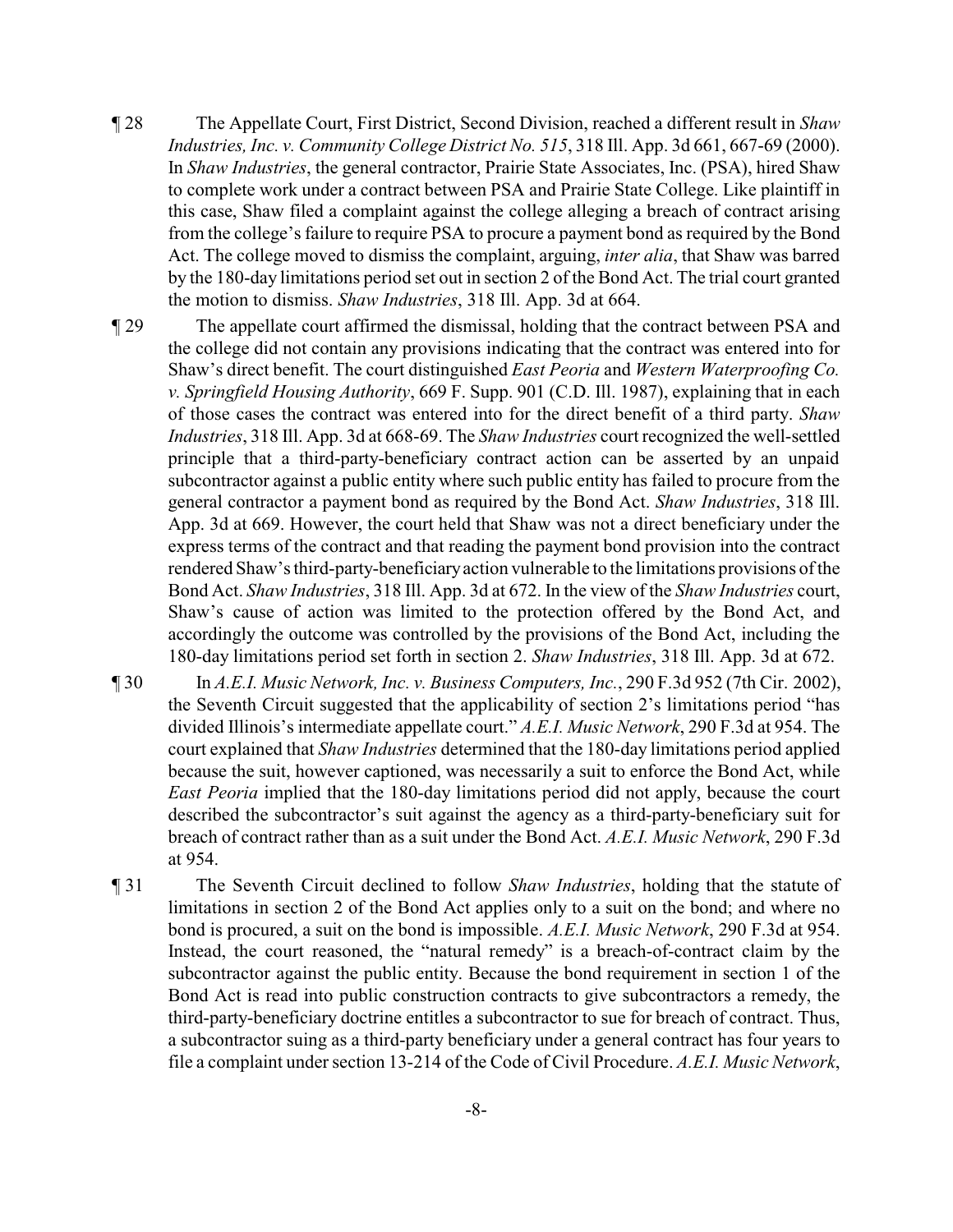290 F.3d at 955; see also *Ardon*, 354 Ill. App. 3d at 39.

- ¶ 32 We disavow *Shaw Industries* to the extent that it incorrectly applied the Bond Act's limitations period to a breach-of-contract claim. Conversely *Ardon*, *A.E.I. Music Network*, and *East Peoria* correctly applied the statute of limitations for a breach-of-constructioncontract action under similar facts. Because a public works contract is deemed to include a payment bond requirement with specific verbiage pursuant to section 1 of the Bond Act, a subcontractor's third-party-beneficiary action is not a suit on the bond and the Bond Act's limitations provisions do not apply. Rather, unless the surety is being dunned, the subcontractor's action is on the terms contained in the contract. Further, we note that this case is factually distinguishable from *Shaw Industries*, where the express terms of the contract did not make the subcontractor a third-party beneficiary.
- ¶ 33 We hold that the Village breached the contract when it failed to require Neumann to furnish a payment bond for the benefit of subcontractors. Section 1 of the Bond Act requires the general contractor to post a payment bond, and that requirement is read into a public construction contract precisely to give the subcontractor a remedy; thus a payment bond became a term of the contract between Neumann and the Village. As a direct third-party beneficiary, plaintiff had the right to sue on the contract. See *Ardon*, 354 Ill. App. 3d at 39. The limitations period of section 2 of the Bond Act applies only to a suit on the bond; where no bond was procured, a suit on the bond is impossible. *A.E.I. Music Network*, 290 F.3d at 954. Applying the Bond Act's limitations period to a breach-of-contract suit, as *Shaw Industries* did, is a *non sequitur*. Plaintiff's breach-of-contract claims are not time barred because the four-year statute of limitations for construction contracts (see 735 ILCS 5/13-214 (West 2010)) applies rather than the 180-day limitations period in section 2 of the Bond Act.
- ¶ 34 In its reply brief, the Village argues that we need not follow *Ardon*, *A.E.I. Music Network*, and *East Peoria* because, in those cases, the general contractors failed to procure a bond of any kind, while in this case the Village obtained performance bonds. The Village contends that, while we must read section 1's subcontractor payment provision into Neumann's performance bonds, such a provision could not be read into a bond in *Ardon*, *A.E.I. Music Network*, and *East Peoria* where no bonds existed. We disagree.
- ¶ 35 Admittedly, in *A.E.I. Music Network*, "no bond was posted; and as a result A.E.I. could not turn to a surety when it was stiffed." *A.E.I. Music Network*, 290 F.3d at 953. However, the actions brought in *Ardon* and *East Peoria* were based only on the absence of a payment bond; it is unclear whether the public entities procured any other kind of bond into which the payment provision of section 1 could be read. *Ardon*, 354 Ill. App. 3d at 30 ("no *payment* bond was available" (emphasis added)); *East Peoria*, 235 Ill. App. 3d at 759 ("The first issue for review is whether the Bond Act mandated that [the high school] require [the general contractor] to obtain a *payment* bond." (Emphasis added.)). The Village makes an unsupported factual statement about *Ardon* and *East Peoria*.
- ¶ 36 Furthermore, after providing that the public entity must require the contractor to furnish a surety bond to guarantee payment owed to subcontractors, section 1 of the Bond Act states that "such bonds" are deemed to include certain language set forth in the section. If a bond does not mention payment to subcontractors, it is not "such [a] bond." The specific language